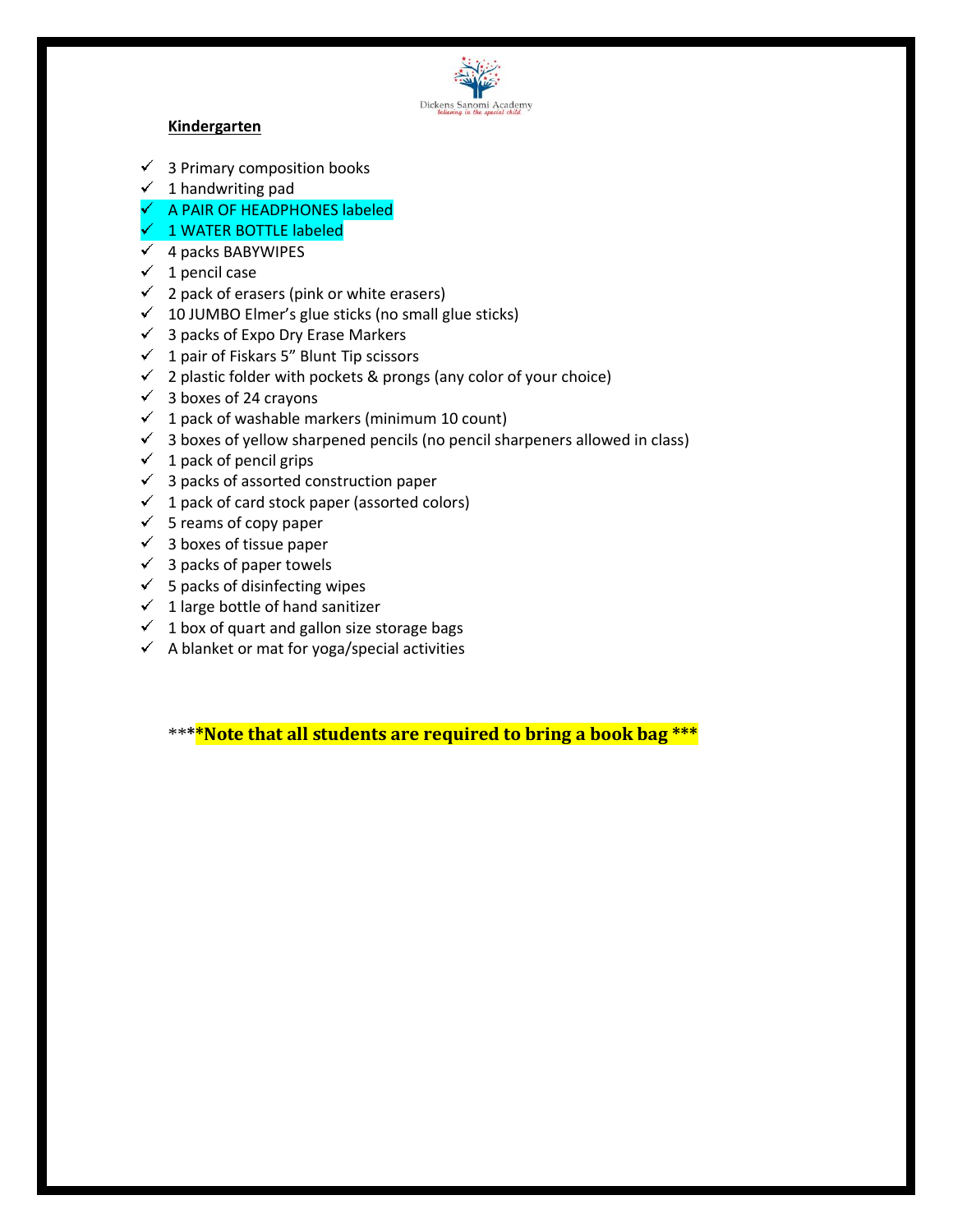

## **First and Second Grade**

- 5 composition notebooks
- A PAIR OF HEADPHONES LABELED
- 1 WATER BOTTLED LABELED
- 1 pencil pouch
- 1 pack of erasers
- 10 JUMBO Elmer's glue sticks (no small glue sticks)
- 3 packs of Expo Dry Erase Markers
- 1 pair of blunt tip scissors
- 1 plastic folder with pockets
- 2 boxes of 24 crayons
- 1 pack of 12 colored pencils
- 1 pack of washable markers (minimum 10 count)
- 2 boxes of yellow sharpened pencils (no pencil sharpeners allowed in class)
- 1 standard ruler with inches & centimeters
- 2 packs of assorted construction paper
- 5 reams of copy paper
- 3 boxes of tissue paper
- 3 packs of paper towels
- 5 packs of DISINFECTING wipes
- 1 large bottle of hand sanitizer
- 4 BABY WIPES

\*\***\*\*Note that all students are required to bring a book bag \*\*\***